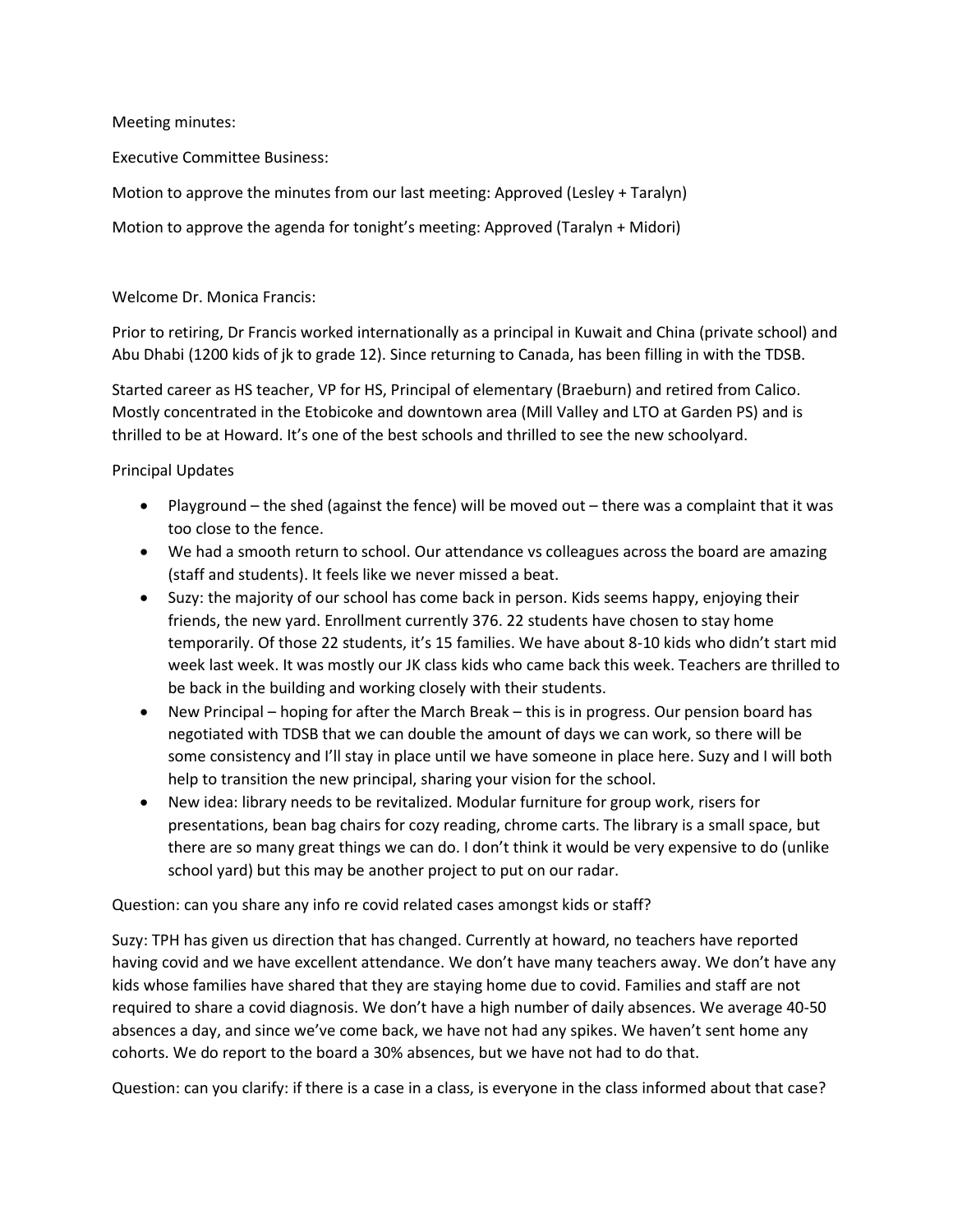MOE stated that isn't required, but TDSB asked all schools to inform parents if there is a reported case within that class. We are not doing the whole building any more, but we will still report to the parents in that class. But we haven't had any reported cases.

Monica: at Howard we don't have high absenteeism, and it was a wonderful transition. We're in good shape so far.

Question: You mentioned a confirmed case – is this through rapid test or through PCR through public health. You can get this for a child who is symptomatic at school, which supplies last. Or if you do a rapid test and you call that info in to the school.

Robin Pilkey: Unlike before, for a case in a class those other students in the cohort are not considered a close contact and will not need to isolate.

Suzy: Yes. Because of masking, the HEPA filters and open windows, and the vaccinations for 5-11 year olds, now they are no longer considered a close contact.

Dr. Dubay also said there is an enhanced screening tool, which helps with the other metrics above.

Suzy: we are finding families are following this screening to a T, families are being cautious and following those requirements.

## Robin Pilkey – Ward 7 updates:

I don't have that many updates that your principal and vp have not already shared with you, but I did have a meeting with Dr. Dubay.

- For high school, we are going back to regular semesters as of Monday.
- I have been talking with Superintendent Donsky, and it's great that Monica can stay for longer. There are not that many people on the principal list right now, and we want to find the right fit. I don't think it will be a quick hire. It's important that we get high quality principals who fit with the school.
- Most schools in ward 7 are closed to optional attendance (so those that are out of catchment are not allowed to apply). In ward 7, Keele Public School is the hotspot. Several years ago Mountview was moved out of Keele Public School (phase 1 of trying to address Keele space issues). There are 7-8 large towers also going up in that area. Because of that, a local feasibility team are looking into how we find space for kids at Keele, without having to bus kids. (planning, superintendent, French etc) . A plan has been worked out that additional Keele kids would go to Runnymede and Howard, because Howard has room to grow. To all parents in the school, you'll get a notice to with this proposal and the committee will review. So Howard School council will be looking for volunteers to sit on this committee.

Question: How many kids would be coming to Howard? What is the capacity at Howard?

Robin: over time, roughly about 120 kids but that number is kind of hard to say how many immediately. 577 is the max number of kids we have space for at Howard.

Taralyn: Kathy Narraway has volunteered – and if any other parent wants to volunteer, please email us.

Question: how would the increased number effect the French / English rebalancing?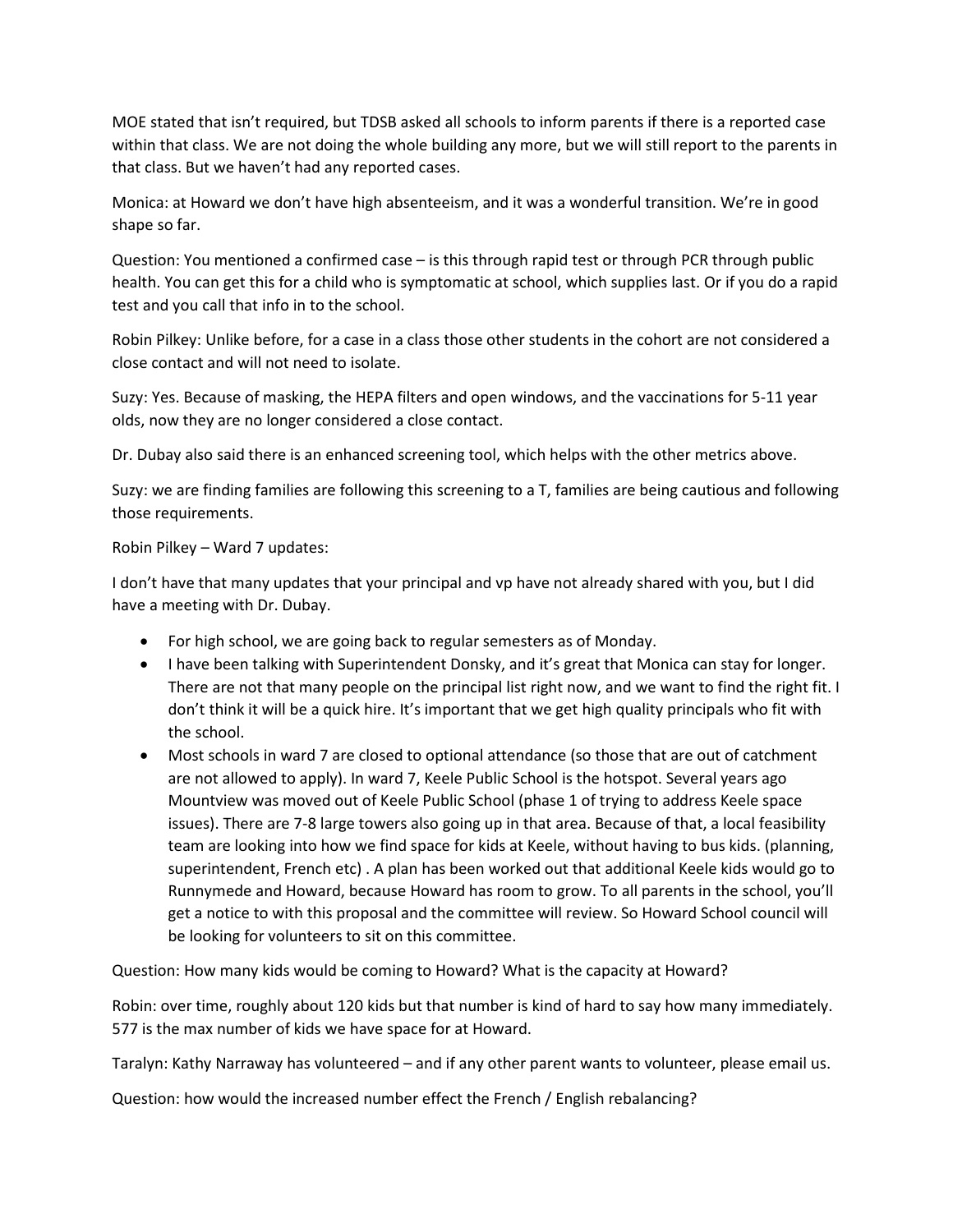Answer: the only factors are that they child has to be the correct age and you have to apply on time. So if this proposal is accepted, and that's an if, every child is offered a spot whether it's at the school or another close by. But I don't think you should expect that there would be more French classes. I would expect the parent rep at Howard to have this question as well. There will also be reps for Fern too, because these kids would grade and go to fern.

For secondary schools, there are some pockets where two schools are considered home schools. Once of the overreaching goal of our long term plan is to assign just one school. Currently Howard has Bloor and Parkdale Collegiate (from the English).

Question: on the capacity limit, that's based on existing infrastructure?

Robin: Howard is a confined site, there is only room for 1 portable. But at this point, that's not required for this plan

Question: Howard's high school would be parkdale, but do you mean Fern?

Yes, Howard kids would go to Fern and then go on to Parkdale, for English. For French it continues to be Humberside.

Robin: also to highlight, the reporting that we are required to do now is pretty much useless. So when you have an absence of 30% it doesn't mean it's all covid related.

Question: can you talk about how the school will handle extended absences?

Robin: if you have chosen to stay home, it's not virtual. It's not hybrid learning in elementary schools, so the teacher would be providing asynchronous learning. If people have chosen to stay home, they won't have the same access to their teachers etc. Principals can provide more detail here. WRT switch that can happen on Feb 4. We have the highest in person attendance of any ward in the city. Of the 65000 kids in this learning center, there have been about 120 kids who have decided to switch to virtual. I think this also reflects the level of covid that we have in our neighbourhood, that we know of.

Monica: A couple of teachers voiced their concerns, and our teachers will have work posted on brightspace or google classroom. In the current environment, we don't want kids to have gaps in their learning. Our teachers are great at communicating with parents. And now the quarantine period is only 5 days. We also had devices that we sent home.

Other info: there has been no resolution between TDSB and CDSB for Bishop Morocco and the new Loblaws development. At this point it's not moving quickly.

Finally, the playground looks fantastic and it adds so much to the neighbourhood. I congratulate you on this project. And any questions, just email or on the fb group.

Grad Committee:

Jen: We have a good number of volunteers who have reached out – at least – so now we are well underway.

Sam: Candice has offered to host the after party in her backyard. Could Suzy give us some context?